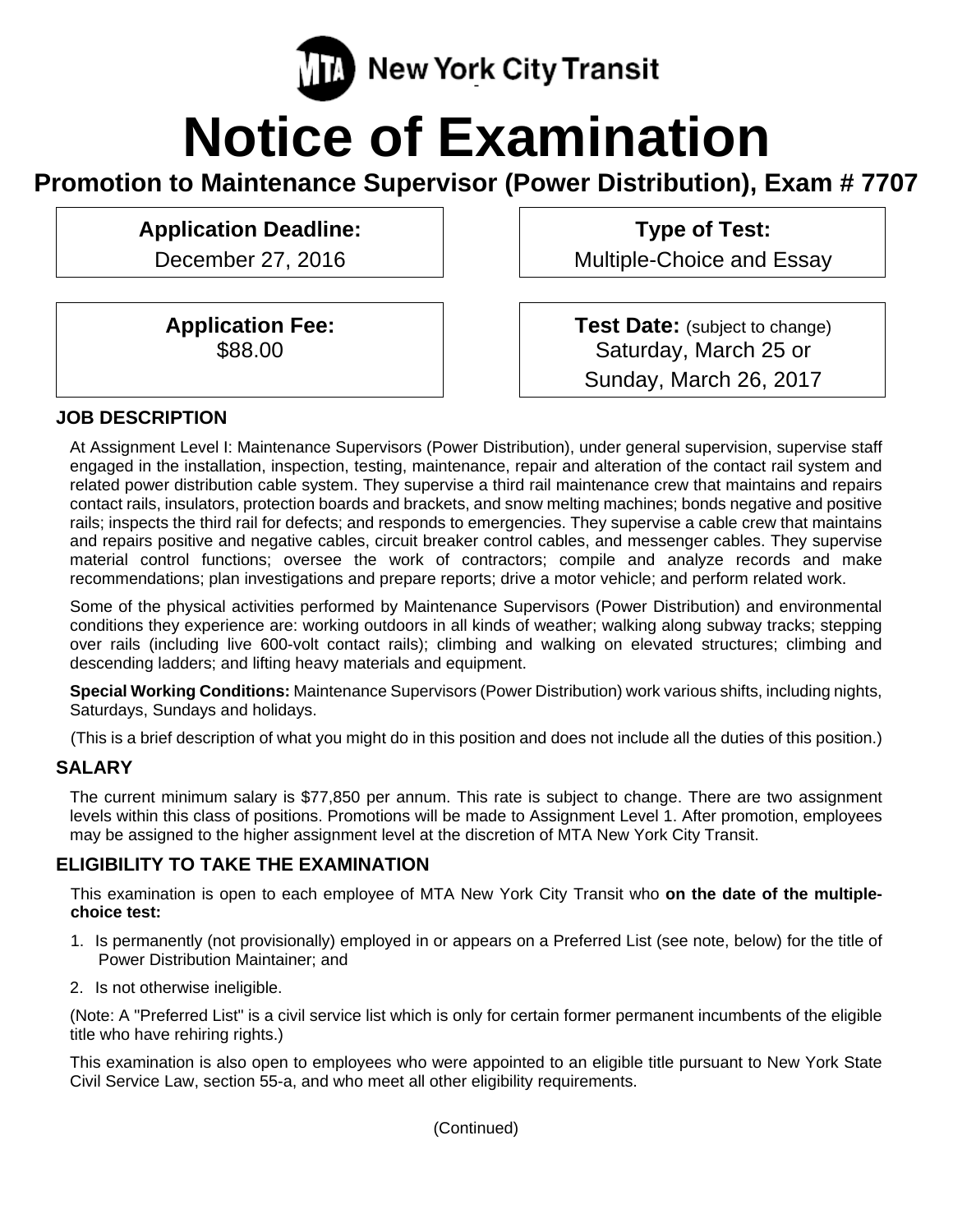# **ELIGIBILITY TO TAKE THE EXAMINATION (CONTINUED)**

You are responsible for determining whether you meet the eligibility requirements for this examination prior to submitting the *Application*. If you do not know if you are eligible, check with **your department's Human Resources representative.** You may be given the test before we verify your eligibility. If you are marked "Not Eligible," your application fee will **not** be refunded and you will **not** receive a score.

This examination is **not** open to employees of MaBSTOA or MTA Bus Company, or to employees of any MTA agency other than MTA New York City Transit.

#### **REQUIREMENTS TO BE PROMOTED**

**Probationary Period:** At the time of promotion, you must have completed your probationary period in the eligible title and you must be permanently employed in that title or your name must appear on a "Preferred List" for that eligible title as indicated in the above "Eligibility to Take the Examination" section. Additionally, you must have served permanently in the eligible title for at least one year. Time served prior to a break in service of more than one year will not be credited.

**Driver License Requirement:** At the time of promotion, you must have a Motor Vehicle Driver License valid in the State of New York with no disqualifying restrictions that would preclude the performance of the duties of this title. If you have serious moving violations, a license suspension(s) or an accident record you may be disqualified. This license must be maintained for the duration of your employment in the title.

**Drug Screening Requirement:** You must pass a drug screening in order to be promoted.

#### **HOW TO SUBMIT AN APPLICATION AND PAY THE APPLICATION FEE**

If you believe you meet the eligibility requirements, submit an application online by the last day of the application period unless you are requesting a Fee Waiver. Applicants who wish to request a Fee Waiver should refer to the "How to Submit an Application When Requesting a Fee Waiver" section below.

**Application Fee:** This fee is generally not refundable. Under special circumstances, you may be entitled to a refund. You should refer to the Department of Citywide Administrative Services ("DCAS") Exam Regulations to determine if you are entitled to a refund prior to requesting a refund. You can refer to the bottom of the last page of this Notice of Examination for instructions on how to obtain a copy of the DCAS Exam Regulations.

#### **Online Applications:**

- 1. Apply using the "BSC" employee portal at: www.mymta.info by the last day of the application period.
- 2. You must pay the application fee via payroll deduction. Applicants who request a fee waiver must apply by mail.
- 3. You will be sent a confirmation email after you complete your application and pay the application fee.

Computers with internet access are available on a limited basis at branches of the New York Public Library, the Brooklyn Public Library and the Queens Library to patrons with a valid library card.

### **HOW TO SUBMIT AN APPLICATION WHEN REQUESTING A FEE WAIVER**

Applicants who wish to request a Fee Waiver must obtain an *Application* in person at the MTA New York City Transit Exam Information Center as indicated below and must submit the *Application* by mail to the address in the "Correspondence" section below **by the last day of the application period**.

MTA New York City Transit will not accept applications in person. Additional information on requesting an application fee waiver is available with the *Application*.

**MTA New York City Transit Exam Information Center**: Open Monday through Friday, from 9 AM to 3 PM, in the lobby at 180 Livingston Street, Brooklyn, New York. Directions: take the A, C, F, or R trains to the Jay Street-Metro Tech Station, or the 2, 3, or G train to the Hoyt Street Station.

### **ADMISSION LETTER**

An *Admission Letter* will be mailed to you about 10 days before the date of the multiple-choice test. If you do not receive an *Admission Letter* at least 4 days before the date of the multiple-choice test you may obtain a duplicate letter at the MTA New York City Transit Exam Information Center (as indicated above). A paper copy of the *Admission Letter* is your ticket for admission to the multiple-choice test.

> **READ CAREFULLY AND SAVE FOR FUTURE REFERENCE Filing Opened:** December 7, 2016 (Continued)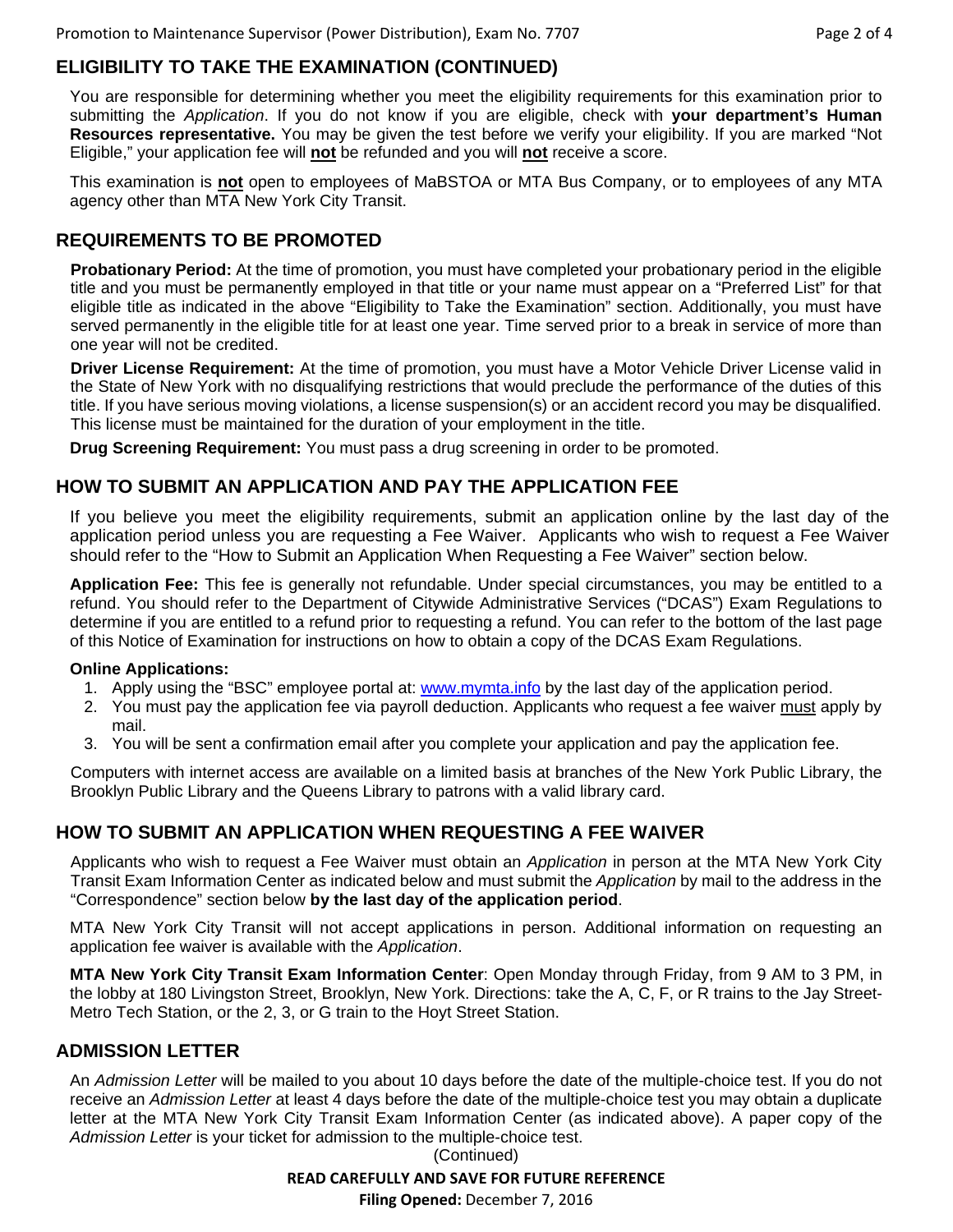# **ADMISSION LETTER (CONTINUED)**

Employees **must** keep their official mailing address **up to date.** Only the address on file with the MTA Business Service Center will be used to mail correspondence, including the *Admission Letter.*

#### **THE TEST**

You will be given a competitive multiple-choice test and a qualifying essay test. The tests will be given in a single session on the same day. A score of at least 70% is required to pass the multiple-choice test and the qualifying essay test. Your score on the multiple-choice test will determine 85% of your final score. Your seniority will determine the remaining 15%. You must pass the multiple-choice test and the qualifying essay test to have your seniority credited. Your seniority score will be 70 plus  $\frac{1}{2}$  point for each three months of completed, permanent, continuous service with an agency under the jurisdiction of the Commissioner, Department of Citywide Administrative Services in permanent competitive class titles. Your service will be credited through the date of the multiple-choice and qualifying essay tests, up to a maximum of 15 years. Time served prior to a break in service of more than one year will not be credited.

Veterans' or Disabled Veterans' Credit will be granted only to eligible passing candidates who request that they be applied. Veterans' or Disabled Veterans' Credit should be requested at the time of application, but **must** be requested before the date the eligible list is established. Claims for Veterans' or Disabled Veterans' Credit cannot be made once the eligible list is established.

The multiple-choice test may include questions on: planning and performing safe and efficient work related to power operations based on written instructions and power distribution prints; supervisory methods and practices, and standard operating procedures in accordance with MTA New York City Transit Rules and Regulations; technical knowledge of power distribution equipment; electrical circuitry and testing procedures; safe work practices on the tracks; handling emergency situations; and other related areas.

The qualifying essay test will require candidates to write one or more reports based on information provided on the day of the test. Candidates will be evaluated on their ability to write concisely, comprehensively and clearly using good grammatical form. Only those candidates who achieve a passing score on the multiple-choice test will have their qualifying essay test rated.

#### **TEST ADMINISTRATION GUIDELINES**

**Warning:** You are not permitted to enter the test site with cellular phones, beepers, pagers, cameras, portable media players, or other electronic devices. Calculators are permitted; however, they must be hand-held, battery or solar powered, and numeric only. Calculators with functions **other than** addition, subtraction, multiplication and division **are prohibited**.

Electronic devices with an alphabetic keyboard or with word processing or data recording capabilities, such as planners, organizers, etc. are prohibited. If you use any of these devices in the building at any time before, during or after the test, you may not receive your test results, your test score may be nullified, and your application fee will not be refunded.

 You may not have any other person, including children, present with you while you are being processed for or taking the test and no one may wait for you inside of the test site while you are taking the test.

**Leaving:** You must leave the test site once you finish the test. If you leave the test site after being fingerprinted but before finishing the test, you will not be permitted to re-enter. If you disregard this instruction and re-enter the test site, you may not receive your test results, your test score may be nullified, and your application fee will not be refunded.

**Proof Of Identity:** You must present your MTA New York City Transit employee identification card when you arrive to take the tests.

#### **THE TEST RESULTS**

If you pass the multiple-choice test and the qualifying essay test and are marked eligible, your name will be placed in final score order on an eligible list and you will be given a list number. You will be notified by mail of your test results. If you meet all requirements and conditions, you will be considered for promotion when your name is reached on the eligible list.